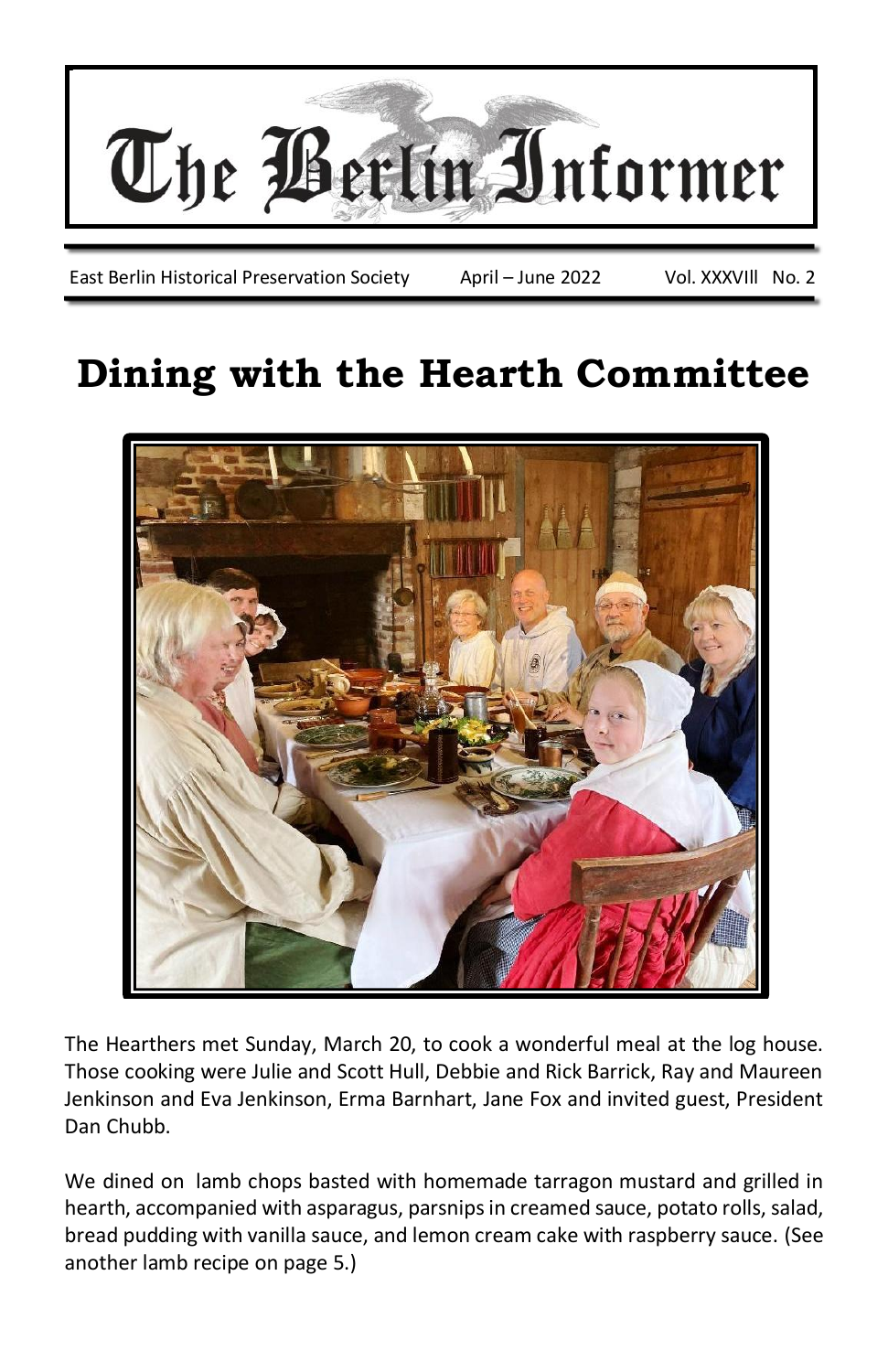It was a great day cooking and being together in our wonderful log house after quarantine. Our next cooking date is May 22 when we will be cooking receipts from the Poldark cookbook. Poldark was a PBS series taking place in the 18th century in the city of Truro and the seaside town of Cornwall. This will be our second Poldark meal.

Submitted by Jane Fox

## **A message from the president:**

Wow! What a great start to 2022! I am excited and proud of the work that our organization continues to do. I would like to recognize and thank our board members, as well as East Berlin Mayor, Stephanie Haley, for coming up with some excellent ideas for future events including an "End of School Year Ice Cream Social", Bourbon/Wine tasting, and historical Christmas tour. Stay tuned for more information on dates and event details!

In the past few months, we have had several successful programs, such as the antique show and the wonderful hearthside cooking event. A very special thanks to David Peters for his interesting, and very well attended, speaking on the Enigma machine.

We are excited to announce that we are again receiving interest from schools in the surrounding areas interested in educational fieldtrips!

As we promote EBHPS more throughout the community and strive to educate and preserve history, it is our hope that we can engage multiple generations with the rich history we have right in our own backyards of East Berlin.

Daniel Chubb

"We should not look back unless it is to derive useful lessons from the past errors,

and for the purpose of profiting by dearly bought experience."

George Washington

#### *The Berlin Informer*

Published 4 times a year by the East Berlin Historical Preservation Society and provided to society members as a benefit of their support. All materials are Copyright of the **East Berlin Historical Preservation Society and may not be reproduced without permission.**

| E.B.H.P.S.         |                 |                                    |
|--------------------|-----------------|------------------------------------|
| 332 West King St.  | www.ebhpspa.org | <b>Editor/Publisher- Bev Jadus</b> |
| <b>P.O. Box 73</b> | 717-259-0822    | bai12@verizon.net                  |
|                    |                 |                                    |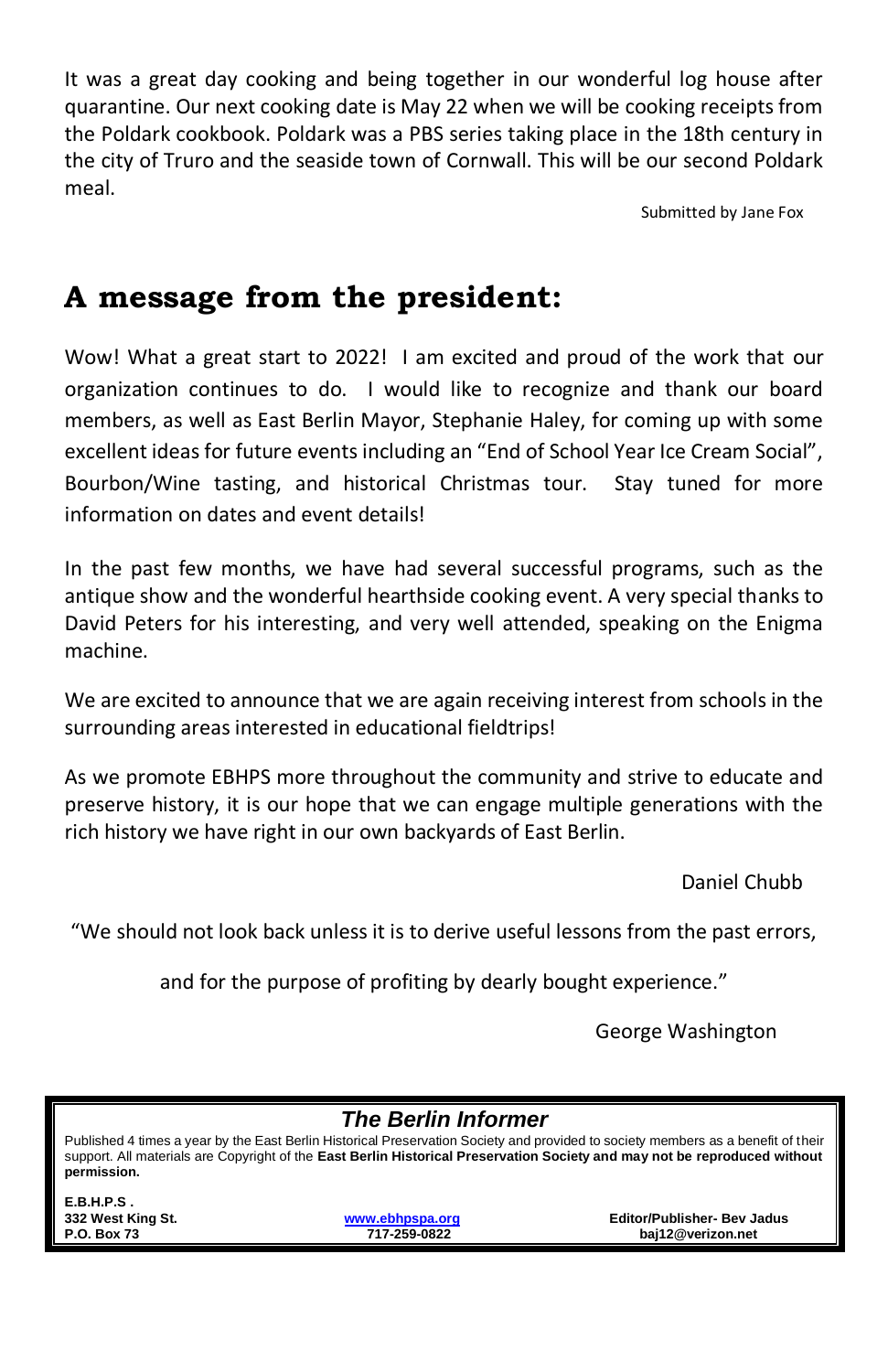## **Membership**

Please join me in welcoming new members: John & Pat Biese of East Berlin and Stephen Jacobs of Lititz, PA! Thank you for joining our Society. We are so happy to have you!

Thank you to Bev Jadus, for helping me do a review of our Society's membership and updating our records. There are members that have not yet renewed. We will be sending a personal letter and membership form to anyone who has not yet renewed for 2022 and you can also find the form on our web page at [www.ebhpspa.org.](http://www.ebhpspa.org/)

Perhaps you missed doing so, and hopefully this letter will remind you that our society wants you to keep your membership current so we can continue to do all that we do and keep you informed of our happenings, upcoming meetings, and speakers via *The Berlin Informer*.

Thank you, Karen Sheaffer, Membership Chair

# **Education Program Returns**

York Country Day School has once again begun having field trips and they will join us May 11. This is a sure sign that things may be returning to "normal" after the past several years of virtual on-line classes and hybrid classrooms. They are bringing fifteen third grade students and three chaperones.

Our Church School House and the second floor of Red Men's Hall have not been used for several years and will need to be cleaned and prepared for their visit. Our Log House has been used for the Christmas Craft Show and our Hearth Cooking, so it will only need a few adjustments to its contents to be ready for the school visitors. We are always looking for volunteers for this program. Perhaps you would like to join us and help teach our youth early American history with hands-on activities. Docents are needed to guide the groups, help with their activities, and other easy tasks to make their visit a memorable one. We would also love help preparing the buildings before their arrival. Please call me at 717-259-6555.

Thank you, Karen Sheaffer Education Program Chair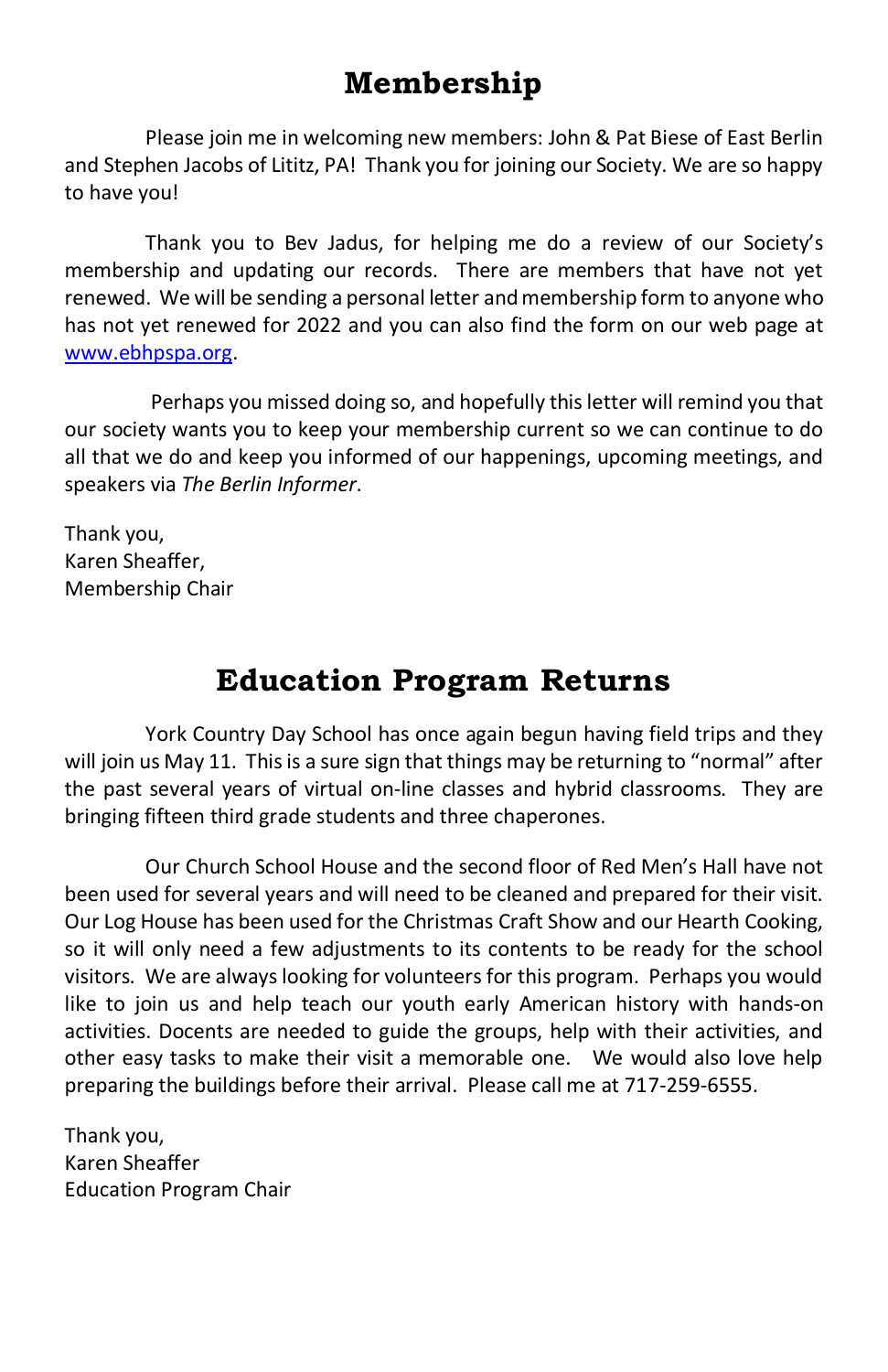# **Great Programs Ahead!**

David Peters presented his talk on "Unsung Heroes and Heroines of the Enigma Cipher Machine" at the March general meeting, the start of a series of especially interesting programs scheduled through 2022 by volunteer Sharon O'Connell.

Mr. Peters made a very technical subject easy for all to follow as he traced the history of discoveries, inventions and coincidences leading to the decoding of the Enigma machine's encrypted messages. Men and women whose ideas helped lead to the solution were introduced as their contributions were noted.



*Photo: Mike Loges*

**Mark these dates** and don't miss these upcoming presentations…

**Wednesday, May 18**: Jim McClure presents **"Women in York County History**"

#### **Wednesday, June 15**: **"The Battle of Hanover, June 30, 1863"**

John Krepps, licensed battlefield guide, will recount the action in the streets and alleyways of Hanover between the Union Cavalry commanded by George Armstrong Custer and Confederate Cavalry led by Jeb Stuart. (**NOTE: There will be no general meeting in July. We wanted to be sure this program would predate the actual battle date.)**

#### **Wednesday, September 21**: **"Susquehanna Petroglyphs"**

Bart Stump will discuss carvings of animals, human figures and symbols, possibly 1000 years old, on rocks rising out of the Susquehanna River.

**Wednesday, November 16**: Tom Davidson takes us on a road trip through 14 counties on "**The Lincoln Highway in Pennsylvania"**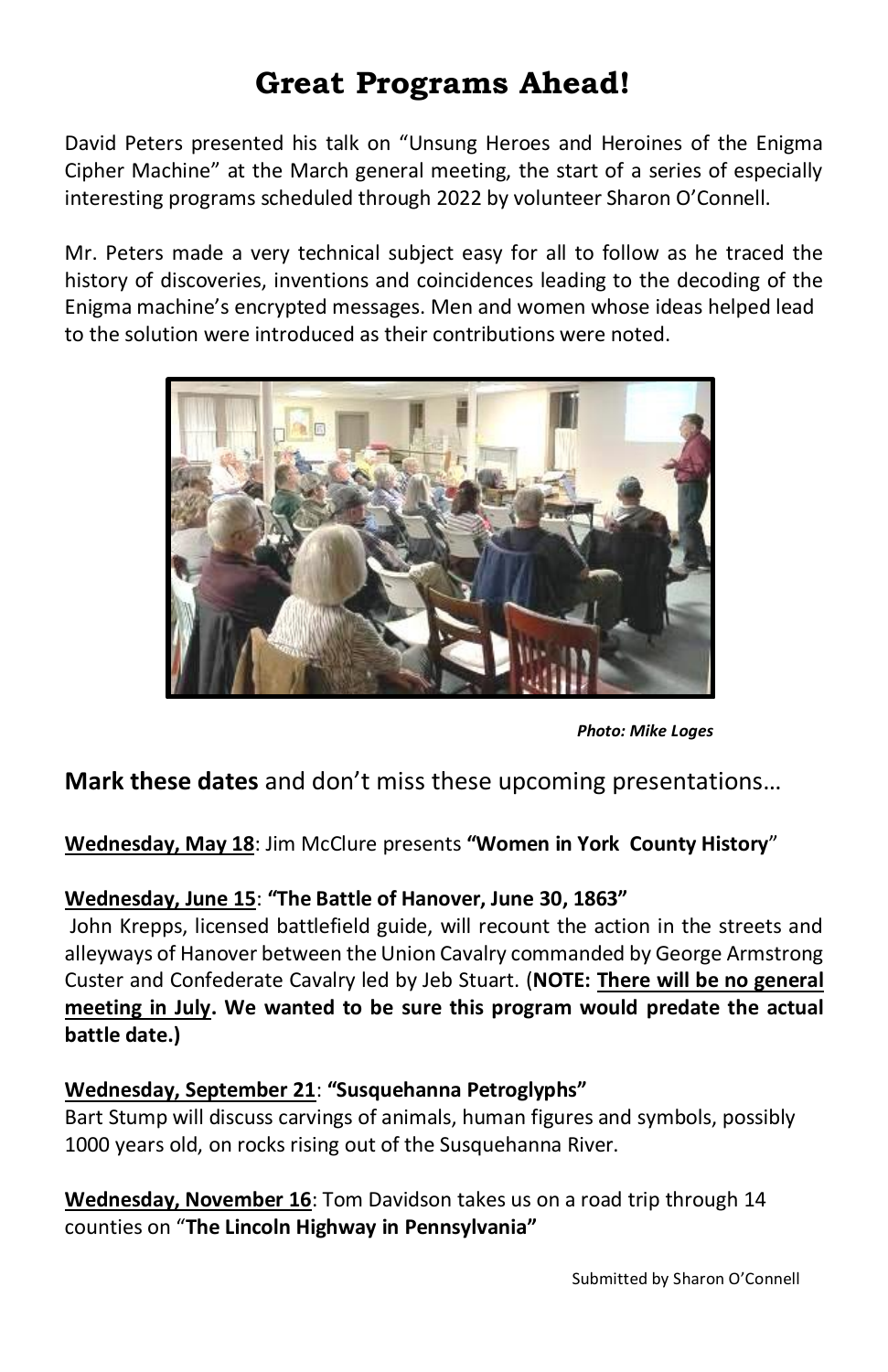# **2022 Board Meeting Briefs**

**January**: We welcomed 2022 with new members, a new, enthusiastic president and many hopes and ideas. Our new president is Dan Chubb, recently retired from the Navy and now a farmer and business owner in East Berlin.

**February**: We mostly discussed last month's ideas and chose some that could easily be done soon, such as a tea (or two), another Christmas house tour with a twist, a scaled down Colonial Day (maybe just for children) and more use of our log house.

**March**: This month's topic included ways and means to tempt more residents from East Berlin to come and see just what we are all about. We are pleased to announce that we have welcomed Casey Chubb to the Executive Board as a Director. Also, now that the virus has calmed down a bit we are having calls from our local schools about visiting our buildings again. One not-so-good bit of news…our mill needs some TLC.

Erma Barnhart **Secretary** 

## To Stew a Lamb or Calf's Head From The Art of Cookery, Made Plain and Easy, by Mrs. Glasse, 18<sup>th</sup> century

FIRST wash it, and pick it very clean, lay it in water for an hour, take out the brains, and with a sharp penknife carefully take out the bones and the tongue, but be careful you do not break the meat; then take out the two eyes, and take two pounds of veal and two pounds of beef suet, a very little thyme, a good deal of lemon-peal minced, a nutmeg grated, and two anchovies; chop all very well together, grate two stale rolls, and mix all together with the yolks of four eggs; save enough of the meat to make about twenty balls, take half a pint of of fresh mushrooms clean peeled and washed, the yoks of six eggs chopped, half a pound of of oysters clean washed, or pickled cockles; mix all these together; but first stew your oysters, put the force-meat into the head and close it, tie it tight with packthread, and put it into a deep stewpan and put to it two quarts of gravy. Cover it close, and let it stew two hours; in the mean time beat up the brains with some lemon-peel cut fine, a little parsley chopped, half a nutmeg grated, and the yolk of an egg; have some dripping boiling; fry half the brains in little cakes, andfry the balls, keep them both hot by the fire; takehalf an ouceof truffles and morels, then strain the gravy the head was stewed in, put the truffles and moreld to it with the liquor and a few mushrooms; boil all together, then put in the rest of the brains that are not fried, stew them together for a minute, pour over the head, and lay the fried brains and balls around it. Garnish with lemon.

## **A "Norman Rockwell" moment in East Berlin…**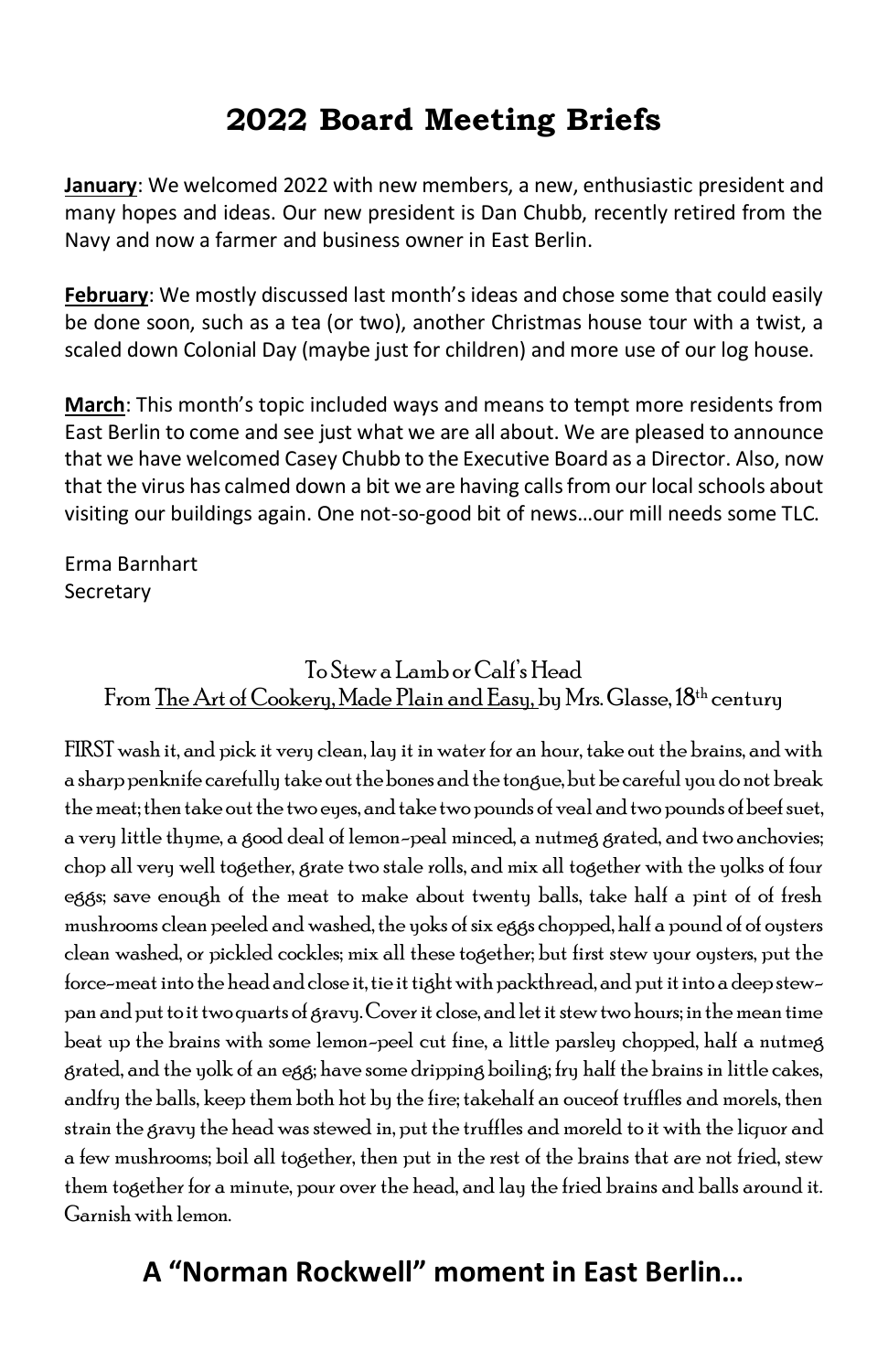

Robert Lau serves a young customer at Lau's in East Berlin Can someone identify the boy and a general date?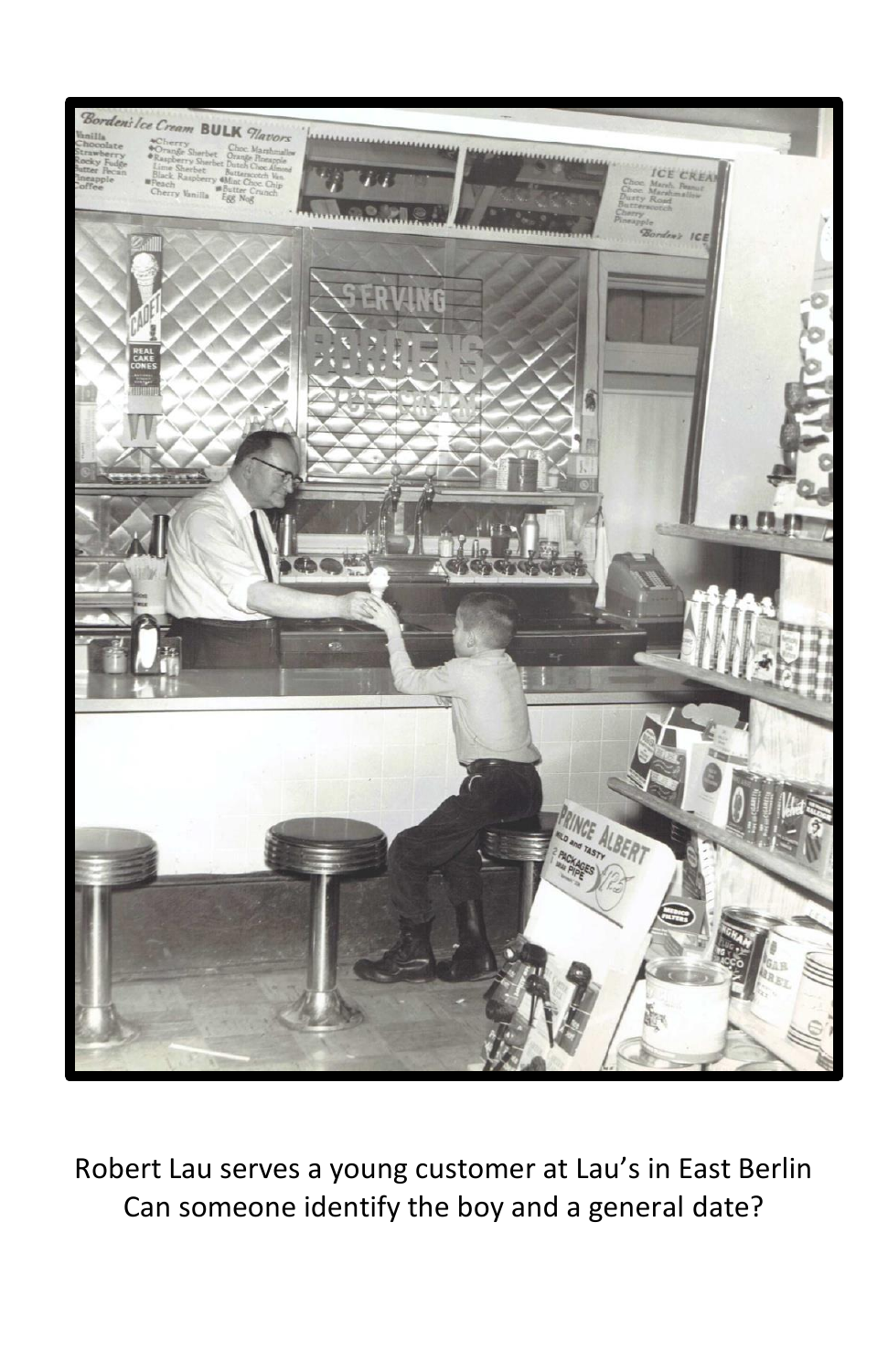## **East Berlin Historical Preservation Society**

### **Executive Board 2022**

## **Officers**

### **President: Vice President:**

Daniel Chubb Darrin Youker East Berlin, PA 17316 East Berlin, PA 17316 757-870-9766 717-619-3968 Term ends 12/31/22 Term ends 12/31/22

#### **Secretary: Treasurer:**

Erma Barnhart Hannelore Furst Abbottstown, PA 17301 Thomasville, PA 17364 717-633-9727 717-521-4781 Term ends 12/31/22` Term ends 12/31/22

## **Directors**

### **Director: Director:**

Scott Hull Casey Chubb East Berlin, PA 17316 East Berlin, PA 17316 717-292-5771 808-343-1099 1<sup>st</sup> term ends 12/31/23 1

 $1<sup>st</sup>$  term ends  $12/31/23$